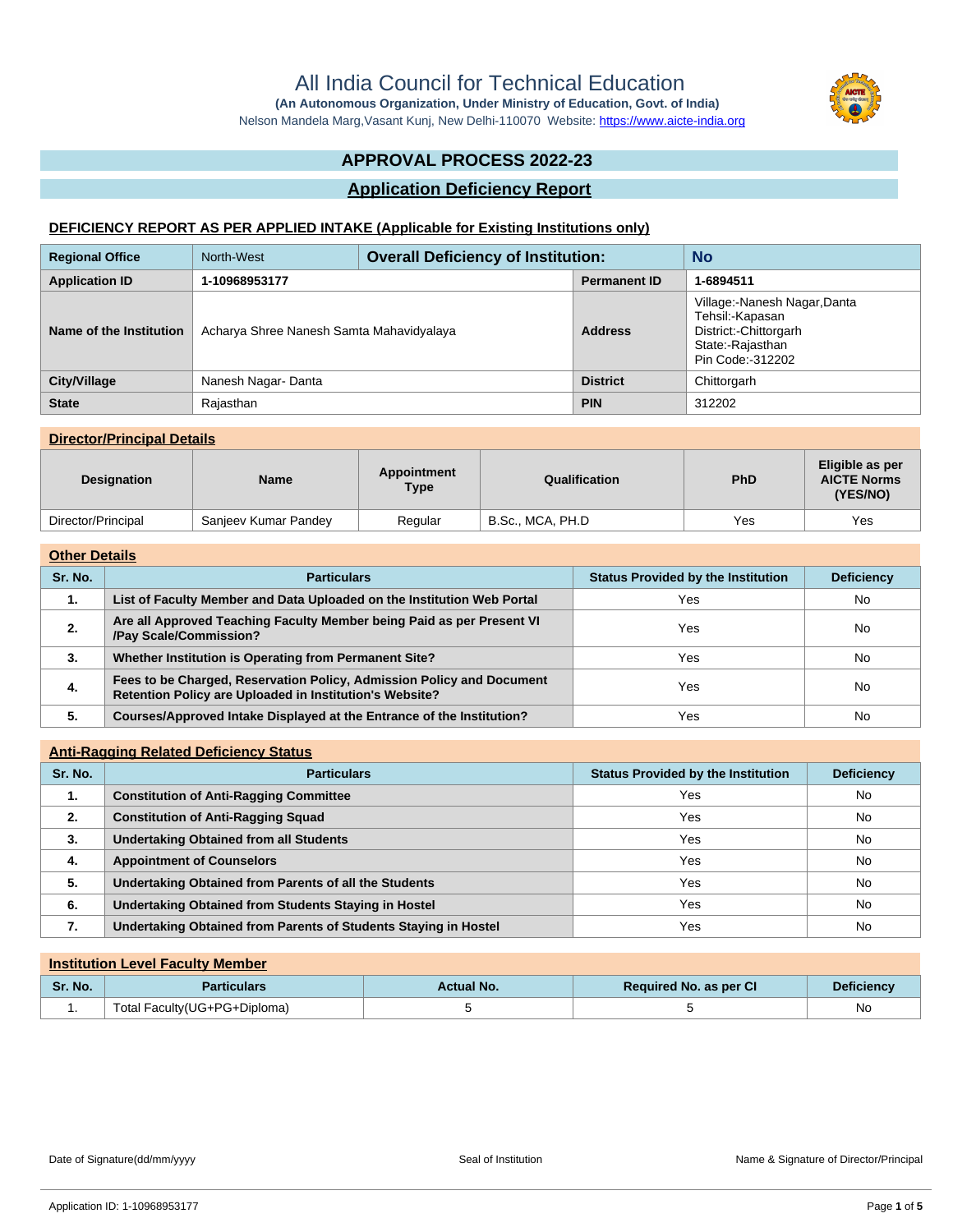# **Application Deficiency Report**



**Application Status: Submitted Application Sub-Status: Payment Received**

Report Generated on :-14/04/2022

| <b>Administrative Area</b>                |                          |                                   |                   |  |  |
|-------------------------------------------|--------------------------|-----------------------------------|-------------------|--|--|
| <b>Particulars</b>                        | Actual Room Area (Sq.m.) | <b>Expected Room Area (Sq.m.)</b> | <b>Deficiency</b> |  |  |
| Board Room                                | 43                       | 20                                | No                |  |  |
| Department Offices/Cabin for Head of Dept | 41                       | 20                                | No                |  |  |
| <b>Central Store</b>                      | 31                       | 30                                | No                |  |  |
| <b>Exam Control Office</b>                | 30                       | 30                                | <b>No</b>         |  |  |
| Housekeeping                              | 15                       | 10                                | <b>No</b>         |  |  |
| Maintenance                               | 15                       | 10                                | No                |  |  |
| Office All Inclusive                      | 160                      | 150                               | No                |  |  |
| <b>Placement Office</b>                   | 53                       | 30                                | No                |  |  |
| <b>Principal Directors Office</b>         | 53                       | 30                                | No                |  |  |
| Security                                  | 15                       | 10                                | No                |  |  |
|                                           | 456.00                   | 340.00                            |                   |  |  |
|                                           |                          |                                   |                   |  |  |

| <b>Amenities Area</b> |                         |                           |                             |                   |  |
|-----------------------|-------------------------|---------------------------|-----------------------------|-------------------|--|
| Sr. No.               | <b>Particulars</b>      | Actual Room Area (Sq. m.) | Expected Room Area (Sq. m.) | <b>Deficiency</b> |  |
| ٠.                    | Boys Common Room        | 80.37                     | 75                          | No                |  |
| 2.                    | Cafeteria               | 150                       | 150                         | No                |  |
| 3.                    | First aid cum Sick Room | 200                       | 10                          | No                |  |
| 4.                    | Girls Common Room       | 80.37                     | 75                          | No                |  |
| 5.                    | <b>Stationery Store</b> | 26.05                     | 10                          | No                |  |
| <b>TOTAL</b>          |                         | 536.79                    | 320.00                      |                   |  |

# **Computational Facilities**

| Sr. No. | <b>Particulars</b>            | Available | <b>Required</b> | <b>Deficiency</b> |  |
|---------|-------------------------------|-----------|-----------------|-------------------|--|
| . .     | Printers                      |           |                 | No                |  |
| 2.      | A1 size Color Printers        |           |                 | No                |  |
| 3.      | Number of PCs in Language lab | 20        | 20              | No                |  |
| 4.      | Legal Application S/W         | 20        | 20              | No                |  |
| 5.      | Legal System S/W              |           |                 | No                |  |
| 6.      | PCs to Student ratio          | 25        | 23              | No                |  |

| <b>Library Facilities</b> |                               |           |                 |                   |  |
|---------------------------|-------------------------------|-----------|-----------------|-------------------|--|
| Sr. No.                   | <b>Particulars</b>            | Available | <b>Required</b> | <b>Deficiency</b> |  |
| 1.                        | Volumes                       | 5758      | 5500            | No                |  |
| 2.                        | <b>Titles</b>                 | 642       | 600             | No                |  |
| 3.                        | Journals                      | 12        | 12              | No                |  |
| 4.                        | Library Management Software   |           |                 | No                |  |
| 5.                        | Reading Room Seating Capacity | 35        | 23              | No                |  |
| 6.                        | MultiMediaPC                  | 10        | 10              | <b>No</b>         |  |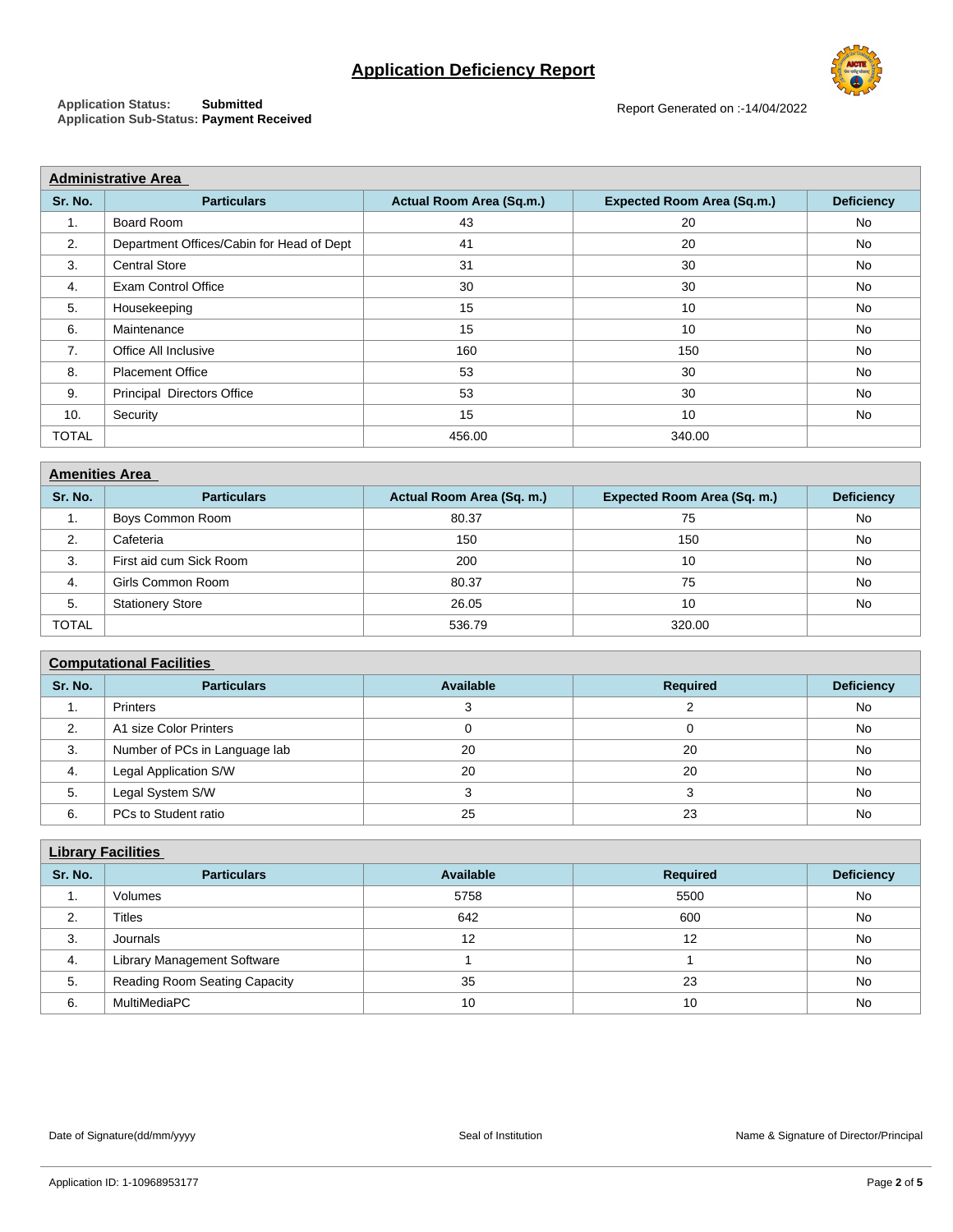# **Application Deficiency Report**



**Application Status: Submitted Application Sub-Status: Payment Received** Report Generated on :-14/04/2022

| <b>Instructional Area-Common Facilities</b> |                        |           |                 |                   |  |
|---------------------------------------------|------------------------|-----------|-----------------|-------------------|--|
| Sr. No.                                     | <b>Particulars</b>     | Available | <b>Required</b> | <b>Deficiency</b> |  |
| . .                                         | <b>Computer Center</b> | 178       | 150             | No                |  |
| ۷.                                          | Library & Reading Room | 168       | 100             | No                |  |
| <b>TOTAL</b>                                |                        | 346.00    | 250.00          |                   |  |

| <b>Land Area Details</b> |                          |           |                 |                   |
|--------------------------|--------------------------|-----------|-----------------|-------------------|
| Sr. No.                  | <b>Particulars</b>       | Available | <b>Required</b> | <b>Deficiency</b> |
| . .                      | Total Area of Land       | 7.47      |                 | No                |
| <u>.</u>                 | Maximum number of Pieces |           |                 | No                |

#### **Existing Programme / MCA**

| Sr. No.      | <b>Particulars</b>         | Level | <b>Actual Room</b><br>Area (Sqm) | <b>Expected Room</b><br>Area (Sqm) | <b>Deficiency</b> |  |
|--------------|----------------------------|-------|----------------------------------|------------------------------------|-------------------|--|
| . .          | Classroom                  | PG    | 241                              | 132                                | No                |  |
| 2.           | <b>Tutorial Room</b>       | PG    | 80                               | 33                                 | <b>No</b>         |  |
| 3.           | Seminar Hall               | UG/PG | 201                              | 132                                | No                |  |
| -4.          | <b>Computer Laboratory</b> | UG/PG | 269                              | 66                                 | <b>No</b>         |  |
| <b>TOTAL</b> |                            |       | 791.00                           | 363.00                             |                   |  |

| <b>Other Facilities</b> |                                                          |              |                   |  |
|-------------------------|----------------------------------------------------------|--------------|-------------------|--|
| Sr. No.                 | <b>Particulars</b>                                       | Availability | <b>Deficiency</b> |  |
| 1.                      | All Weather Approach(Motorised Road)                     | Yes          | No                |  |
| 2.                      | <b>Safety Provisions</b>                                 | Yes          | No                |  |
| 3.                      | Sewage Disposal System                                   | Yes          | No                |  |
| 4.                      | Telephone                                                | Yes          | No                |  |
| 5.                      | Vehicle Parking                                          | Yes          | No                |  |
| 6.                      | <b>First Aid</b>                                         | Yes          | No                |  |
| 7.                      | Appointment of Student Counselor                         | Yes          | No                |  |
| 8.                      | Establishment of Anti-Ragging Committee                  | Yes          | No                |  |
| 9.                      | Establishment of Committee for SC/ST                     | Yes          | No                |  |
| 10.                     | Establishment of Internal Complaint Committee(ICC)       | Yes          | <b>No</b>         |  |
| 11.                     | Establishment of Grievance Redressal Committee/OMBUDSMAN | Yes          | No                |  |
| 12.                     | <b>Barrier free Enviroment</b>                           | Yes          | No                |  |
| 13.                     | AICTE Approval Letters- EoA/LoA                          | Yes          | No                |  |
| 14.                     | Institution-Industry Cell                                | Yes          | No                |  |
| 15.                     | <b>Digital Payment-Financial Transactions</b>            | Yes          | No                |  |
| 16.                     | Food Safety and Standards                                | Yes          | No                |  |
| 17.                     | <b>Insurance for Students</b>                            | Yes          | No                |  |
| 18.                     | Online Grievance Rederssal Mechanism                     | Yes          | No                |  |
| 19.                     | Internal Quality Assurance Cell                          | Yes          | No                |  |
| 20.                     | Fire and Safety Certificate                              | Yes          | No                |  |
| 21.                     | Atleast 5 MoUs with industries                           | Yes          | No                |  |

Date of Signature(dd/mm/yyyy exercise and the Seal of Institution Name & Signature of Director/Principal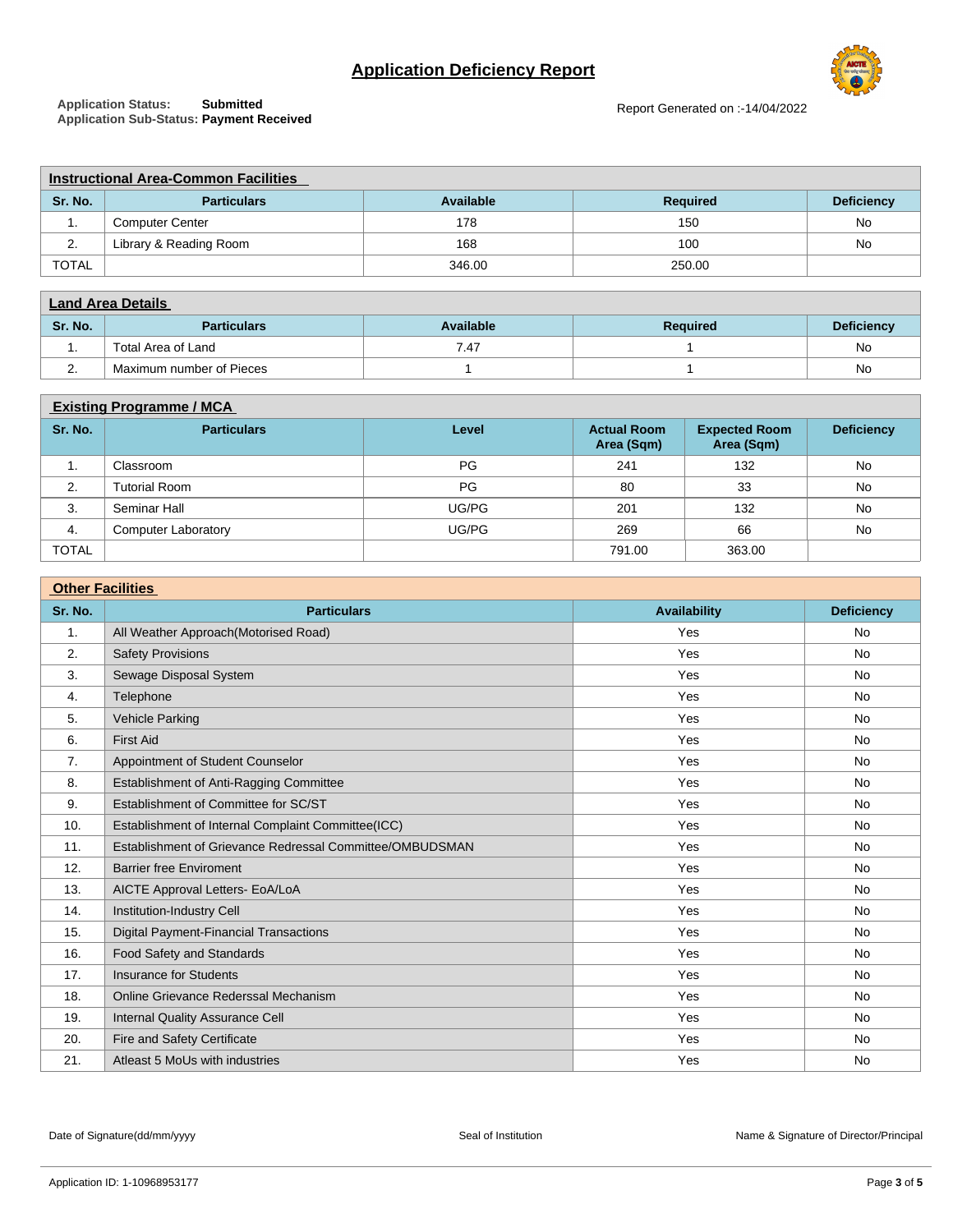# **Application Deficiency Report**



#### **Application Status: Submitted Application Sub-Status: Payment Received**

Report Generated on :-14/04/2022

| 22. | Display of info submitted to AICTE on website   | Yes | No        |
|-----|-------------------------------------------------|-----|-----------|
| 23. | General Insurance                               | Yes | <b>No</b> |
| 24. | <b>Backup Electric Supply</b>                   | Yes | No        |
| 25. | Group accident policy for employees             | Yes | No        |
| 26. | Implementation of student Induction Programme   | Yes | <b>No</b> |
| 27. | Waste Management and a sustainable Green Campus | Yes | No        |
| 28. | Display of Course(s) and Approved In entrance   | Yes | No        |
| 29. | Institution Web Site-Mandatory Disclosure       | Yes | No        |
| 30. | Medical & Counseling                            | Yes | <b>No</b> |
| 31. | <b>Notice Boards</b>                            | Yes | <b>No</b> |
| 32. | Potable Water Supply                            | Yes | No        |